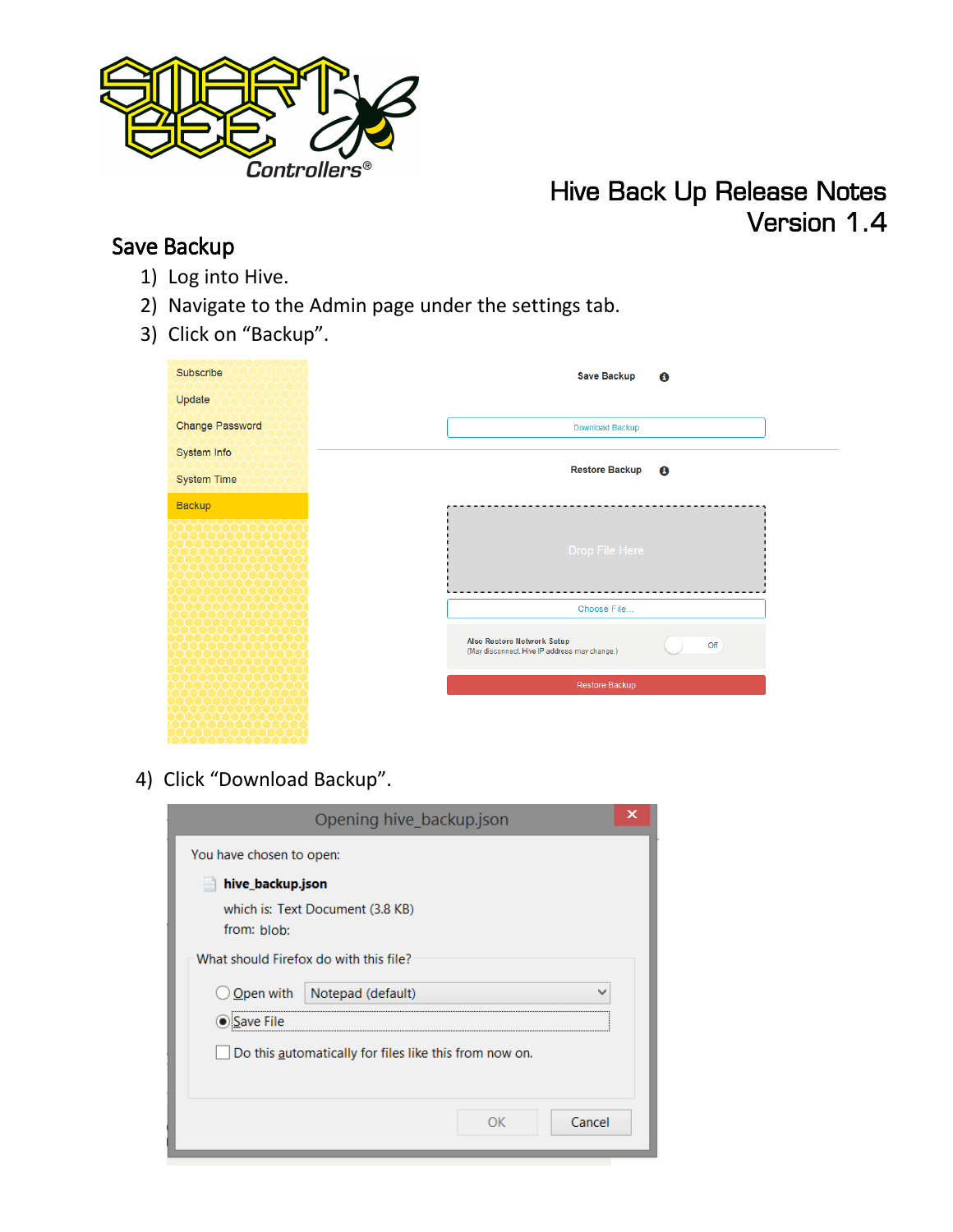- 5) Click "ok"
- 6) Find the downloaded json file in your recent download folder.

| $\mathbb{R}$ =<br>$\mathcal{L}$<br>la.                                |                                                                       | Downloads                                                                 |                                                    |                                                                        | □<br>$\overline{\phantom{0}}$             | ×.        |
|-----------------------------------------------------------------------|-----------------------------------------------------------------------|---------------------------------------------------------------------------|----------------------------------------------------|------------------------------------------------------------------------|-------------------------------------------|-----------|
| File<br>Share<br>Home                                                 | View                                                                  |                                                                           |                                                    |                                                                        |                                           | $\land$ 0 |
| $\lambda$ Cut<br>R<br>W. Copy path<br>Paste<br>Copy<br>Paste shortcut | LÉ<br>Delete Rename<br>Copy<br>Move<br>$\mathsf{to}$<br>$\frac{1}{2}$ | New item *<br>L<br>$\mathcal{F}$<br>Easy access *<br><b>New</b><br>folder | + Open -<br><b>Z</b> Edit<br>Properties<br>History | <b>R</b> Select all<br><b>BB</b> Select none<br>$R_0$ Invert selection |                                           |           |
| Clipboard                                                             | Organize                                                              | <b>New</b>                                                                | Open                                               | Select                                                                 |                                           |           |
| $(\Leftarrow)$                                                        | This PC $\rightarrow$<br>Downloads                                    |                                                                           |                                                    | Ċ<br>$\checkmark$                                                      | Search Downloads                          | $\varphi$ |
|                                                                       |                                                                       |                                                                           |                                                    |                                                                        | $\mathbb{r}$ $\times$ $\mathbb{r}$<br>iè. |           |
| $\widehat{\phantom{a}}$<br>Recent places                              | ▴<br>Name                                                             | Date modified                                                             | <b>Type</b>                                        | <b>Size</b>                                                            |                                           | $\wedge$  |
|                                                                       | hive_backup (4).json                                                  | 7/16/2018 5:55 PM                                                         | <b>JSON File</b>                                   | <b>17 KB</b>                                                           |                                           |           |
| <b>ConeDrive</b>                                                      | hive_backup (5).json                                                  | 7/16/2018 6:08 PM                                                         | <b>JSON File</b>                                   | <b>17 KB</b>                                                           |                                           |           |
|                                                                       | hive_backup(1).json                                                   | 6/28/2018 10:21 A                                                         | <b>JSON File</b>                                   | <b>20 KB</b>                                                           |                                           |           |
| <b>IN This PC</b>                                                     | hive_backup(2).json                                                   | 9/13/2018 12:38 PM                                                        | <b>JSON File</b>                                   | 4 KB                                                                   |                                           |           |
| <b>BE Insurance</b>                                                   |                                                                       |                                                                           |                                                    |                                                                        |                                           |           |

Keep this backup file safe – it contains your Rooms, their Thresholds and Schedules, as well as all of your Device assignments, and your Network Setup.

## Restore Backup

1) Now that the backup file is saved you have two ways of uploading them to any Hive to restore your setup.

| Subscribe              | <b>Save Backup</b>                            | $\mathbf{e}$ |
|------------------------|-----------------------------------------------|--------------|
| Update                 |                                               |              |
| <b>Change Password</b> | Download Backup                               |              |
| System Info            |                                               |              |
| <b>System Time</b>     | <b>Restore Backup</b>                         | $\mathbf{e}$ |
| <b>Backup</b>          |                                               |              |
|                        |                                               |              |
|                        | Drop File Here                                |              |
|                        |                                               |              |
|                        | Choose File                                   |              |
|                        | <b>Also Restore Network Setup</b>             | Off          |
|                        | (May disconnect. Hive IP address may change.) |              |
|                        | Restore Backup                                |              |
|                        |                                               |              |

2) Notice the "Drop and Drag" box, you can drag the backup file from your download file and drop it here.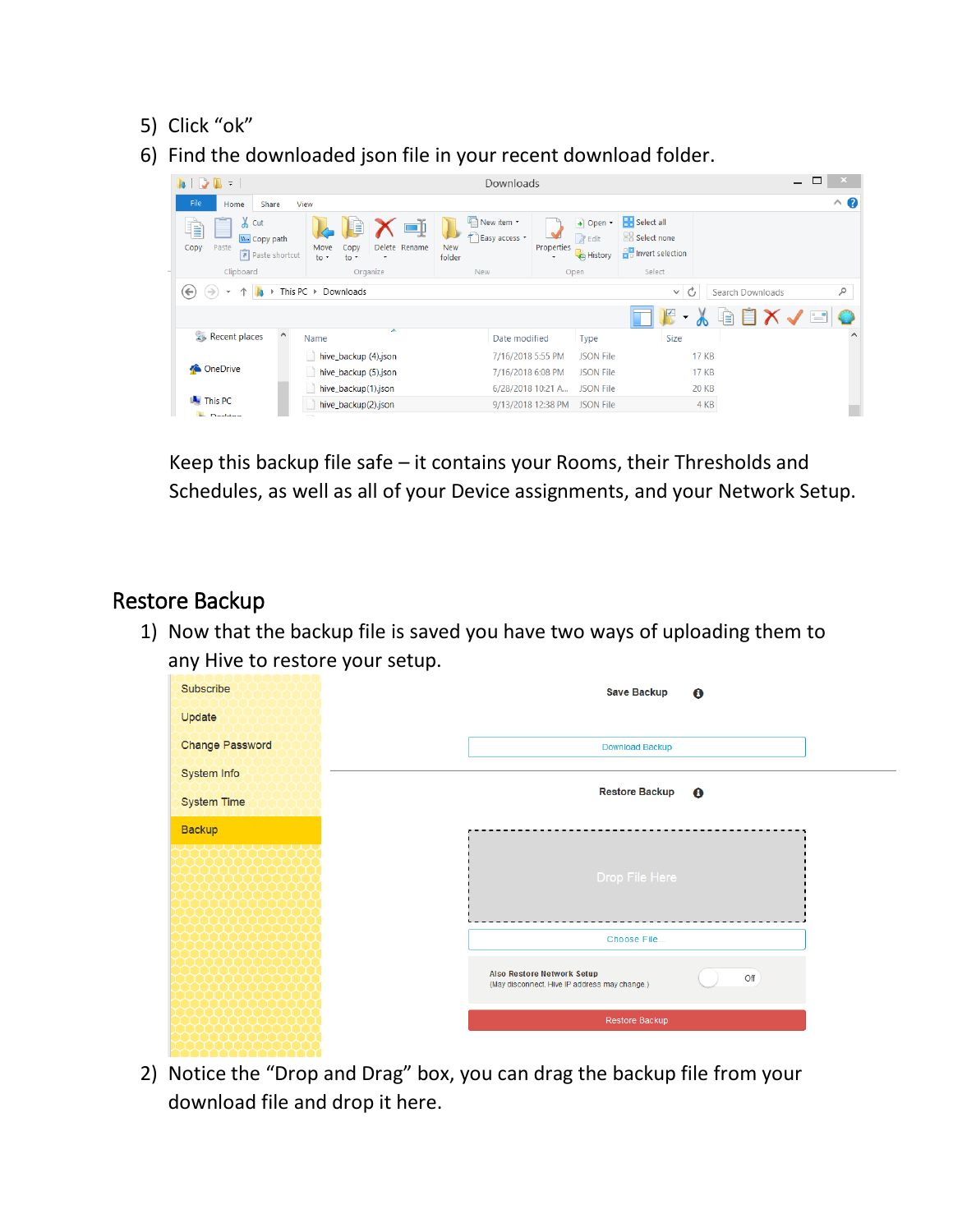|                                                                                    | <b>Restore Backup</b> | A   |
|------------------------------------------------------------------------------------|-----------------------|-----|
|                                                                                    |                       |     |
|                                                                                    | <b>Drop File Here</b> |     |
|                                                                                    | Choose File           |     |
| Chosen File: hive_backup(2).json                                                   |                       |     |
| <b>Also Restore Network Setup</b><br>(May disconnect. Hive IP address may change.) |                       | Off |
|                                                                                    | Restore Backup        |     |

- 3) Notice under the 'Choose File" button it tells you the file name that has been dropped into the box.
- 4) If you click the "Choose File" button you get your file folder, use the file chooser to select the json file.
- 5) If you want to restore network settings make sure to toggle the "Restore Network Setup" tab to "On". Otherwise, Network Setup will not be changed.



6) Notice that when the "restore Network Setup" toggle is on you may need to enter the WIFI password.